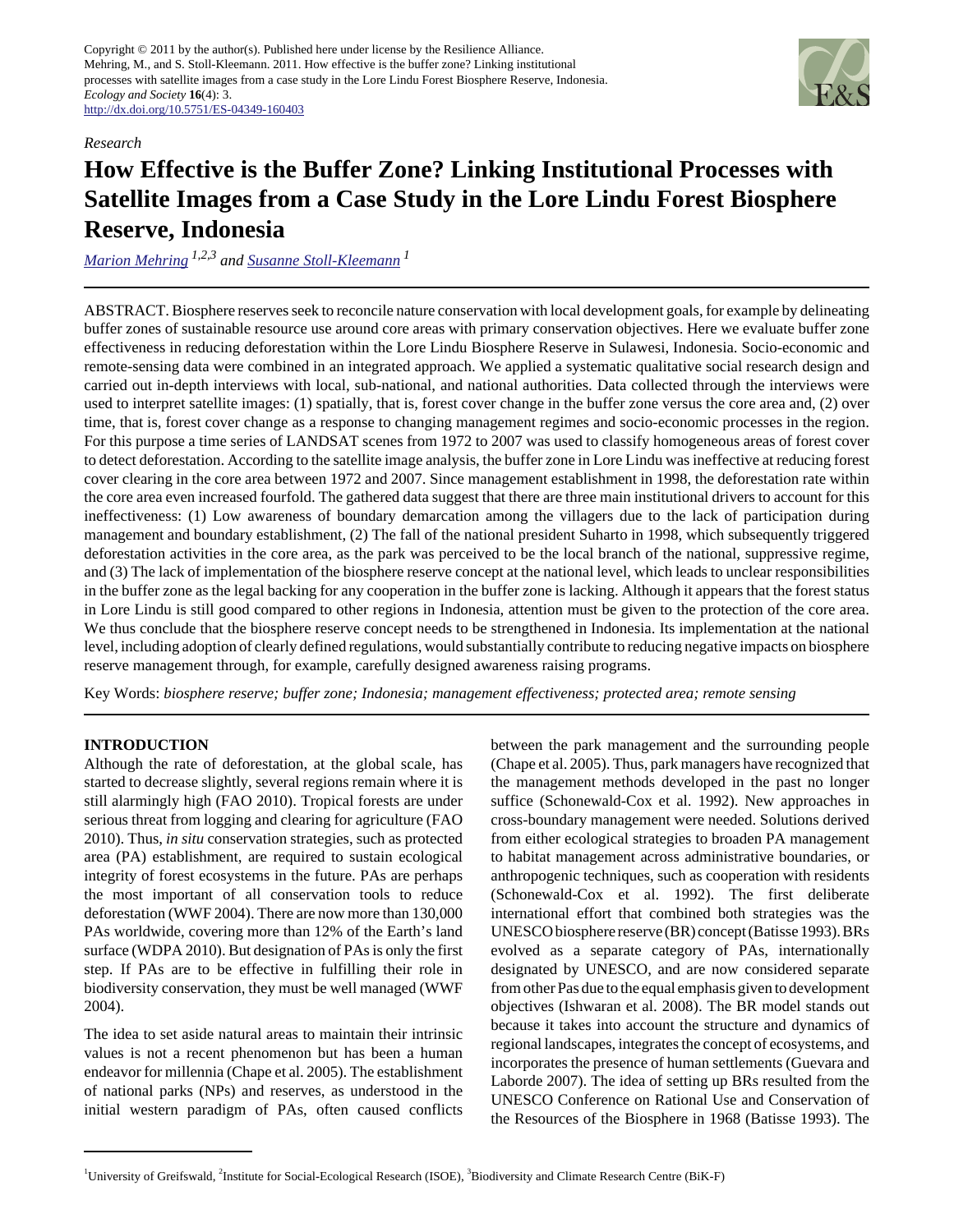Man and the Biosphere (MAB) program, which directly derived from this conference aimed at reconciling utilization with long-term protection (Batisse 1993). BRs are a visionary category of PAs that include humans (Guevara and Laborde 2007). To date it is the only type of reserve that takes into account in its conservation strategies the biodiversity and cultural diversity of the surrounding area. The implementation of this vision at the local level is realized through zonation of the designated area. BRs are divided into three zones. The core area justifies the creation of the BR and seeks to protect biodiversity. The surrounding buffer zone allows low-impact activities in the form of sustainable land use and has the function of protecting the core area from high human impact. The buffer zone is externally surrounded by the transition area where the focus is on cooperation with local stakeholders. Motivated by this useful concept, an increasing number of PAs such as NPs have established buffer zones according to the BR model (Neumann 1997).

Here we focus on the Lore Lindu Biosphere Reserve (LLBR) in Sulawesi, Indonesia, to evaluate the functional goal of the buffer zone to protect the core area from high human impact activities such as deforestation. In doing so, we use an innovative approach that combines satellite images with findings from interview analysis. Techniques are drawn from approved management effectiveness methodologies (for an overview, see Appendix 1). In particular, we seek to answer two questions: (1) Has the management in LLBR been able to counteract the country-wide trend of increasing deforestation? and (2) Which factors at the local, sub-national, and national level influence deforestation rates in LLBR?

## **METHODS**

### **Study site**

The study site is located in the province of Central Sulawesi, Indonesia, south of its capital Palu (Figure 1). As one of seven BRs in Indonesia, LLBR was officially declared a UNESCO Biosphere Reserve in 1977 comprising the five sub-districts Sigi Biromaru, Kulawi, Lore Selatan, Lore Utara, and Palolo (Widagdo 2008). In 1993 the core area of the LLBR was designated as Lore Lindu National Park (LLNP) and was further declared a World Heritage Site by UNESCO (Shohibuddin 2008). However, the official boundary of the core area was not fixed until 1998, when the management body of LLNP was established by the Ministry of Forestry (Widagdo 2008). To date management is carried out by the Balai Taman Nasional Lore Lindu (authority of Lore Lindu National Park), an administrative office under the Ministry of Forestry at the national level (Shohibuddin 2008). In this study, the LLNP authority corresponds to the LLBR authority as the head of the Indonesian MAB program in Jakarta passed the BR responsibility to the LLNP. The term of either LLNP authority or LLBR authority is used depending on whichever term the particular interview partner used. Table 1 depicts the management goals and respective efforts for the area of LLBR.

**Fig. 1**. Study site: Lore Lindu Biosphere Reserve, Sulawesi, Indonesia. Data source: Stability of Rainforest Margins Project (STORMA), University of Göttingen, Germany; own illustration.



Through regulation 464/Kpts-II/1999, the Central Government defined the area around the LLNP as the buffer zone aiming to protect the core area. Overall 118 villages comprising approximately 130,000 inhabitants are located in LLBR (Faust et al. 2003). This corresponds to a population density of 18.69 inhabitants per km² (Faust et al. 2003). A total of 64 of the villages are situated in direct proximity to the core area whereas the border to the transition area is not yet specified (Widagdo 2008).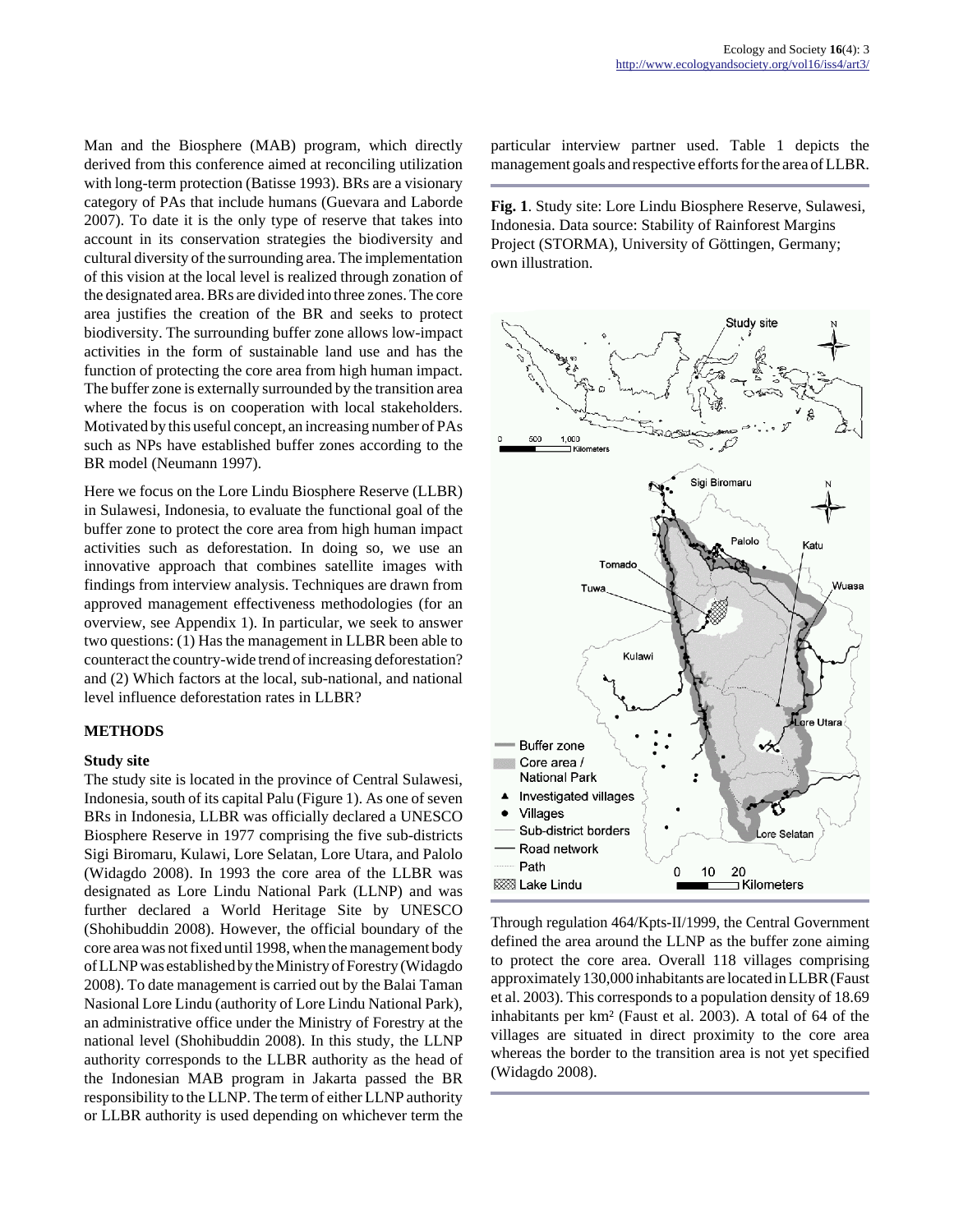**Table 1**. Management plan draft for Lore Lindu Biosphere Reserve.

| Zone                  | Management effort                                                                                                                                                                                                                                                                                                                                 |  |
|-----------------------|---------------------------------------------------------------------------------------------------------------------------------------------------------------------------------------------------------------------------------------------------------------------------------------------------------------------------------------------------|--|
|                       | Core area Goal: Conservation of biodiversity<br>• Involvement of local people (collaborative<br>monitoring of flora and fauna)<br>• Development of ecotourism (bird watching, guided<br>tours to hot springs and Megalith)<br>• (international) research cooperation (NGOs,<br>universities)                                                      |  |
| <b>Buffer</b><br>zone | Goal: Guarantee protection of core area through<br>sustainable use of natural resources<br>• Implementation of sustainable development<br>activities (honey production, cattle breeding)<br>• Implementation of collaborative management<br>strategies (introducing Community Conservation<br>Agreements between local people and park authority) |  |
|                       | Transition Goal: Implementation of successfully tested                                                                                                                                                                                                                                                                                            |  |

area sustainable development approaches • Collaboration with researchers, local communities, and other stakeholders

Source: Widagdo (2008)

The region is extremely important from an environmental conservation point of view because of its unique biodiversity. Located to the east of Wallace's line it is internationally recognized as a Global 200 Ecoregion (Widagdo 2008). The area is considered an outstanding representative of the world's terrestrial ecosystems due to its species richness, endemism, high taxonomic uniqueness, and keystone habitats (Widagdo 2008). Besides this ecological uniqueness there is also an astonishing cultural heritage of ancient stone megaliths from 1300 AD. Several distinct ethnic groups are living in the villages adopting traditional customary laws (Widagdo 2008). The region is predominantly a rural area and the majority of the households depend on agriculture as the primary source of income (Maertens et al. 2006). The principal food crop is paddy rice, while cacao and coffee are important cash crops (Maertens et al. 2006). Agricultural expansion, particularly for cacao production, threatens the integrity of the core area as the land used for farming is increasing (Faust et al. 2003).

### **Satellite image analysis**

A time series of LANDSAT scenes from 1972, 1983, 1999, 2002, and 2007 was used to classify homogeneous areas of forest cover to detect deforestation. According to Lund (1999), deforestation is defined as the long-term or permanent removal of forest cover and conversion to non-forested land. Reforestation, afforestation, and regrowth were not considered for this analysis. The classification procedure was carried out by our cooperation partner STORMA (Stability of Rainforest Margins in Indonesia), University of Göttingen, Germany (see Erasmi et al. 2004). The whole process includes the following steps: (1) Creation of a cloud mask using reflectance thresholds for the red and mid-infrared image channels for each data set respectively, (2) Segmentation of the imagery based on spectral and spatial attributes of the data set such as height, inclination, and historical land use, (3) Definition of object classes such as natural forest, open forest, perennial crops, annual crops, grassland, water, and built-up areas, and installation of 65 ground control points, (4) Fuzzy logic classification of segmented images, and (5) Accuracy assessment with an average membership probability of 0.93 (1972) and 0.87 (2002), (Erasmi et al. 2004). For a detailed explanation, please see Erasmi et al. (2004). These classified data were matched in a GIS and aggregated in a 30 x 30 meter grid. Subsequently change analysis was carried out. Areas of forest and non-forest were calculated for each point in time. Furthermore, the deforestation rate was computed for the periods before and after management establishment in 1998. Thus, the difference in forest cover between the images from 1972 and 1983 (before management establishment) as well as the difference between 1999 and 2007 (after management establishment) were calculated.

The calculation of forest cover and deforestation rate was performed for the total area, core area, and buffer zone. For satellite image analysis the total area is defined as the five subdistricts covering an area of approximately 7,500 square kilometers. The core area corresponds to the area of LLNP comprising 2,200 square kilometers (Erasmi et al. 2004). To include the villages in direct proximity to the core area, we defined the buffer zone as a three kilometer buffer around the core area, including the two enclaves located inside LLNP. This buffer zone covers an area of some 1,100 square kilometers and includes 67 villages.

### **Interview process and analysis**

A systematic qualitative social research approach was applied that included in-depth interviews and group discussions (Punch 2005). These interviews and discussions provided us with important insights into the local institutional dimensions and their interaction within the context of BR management including, for example, legal backing and responsibilities for the buffer zone or collaboration with the local people.

Data collection was carried out between March and May 2008. Applying a preferential sampling design, the selection of participants for the interviews was done through snowball sampling (Punch 2005). This involved the initial identification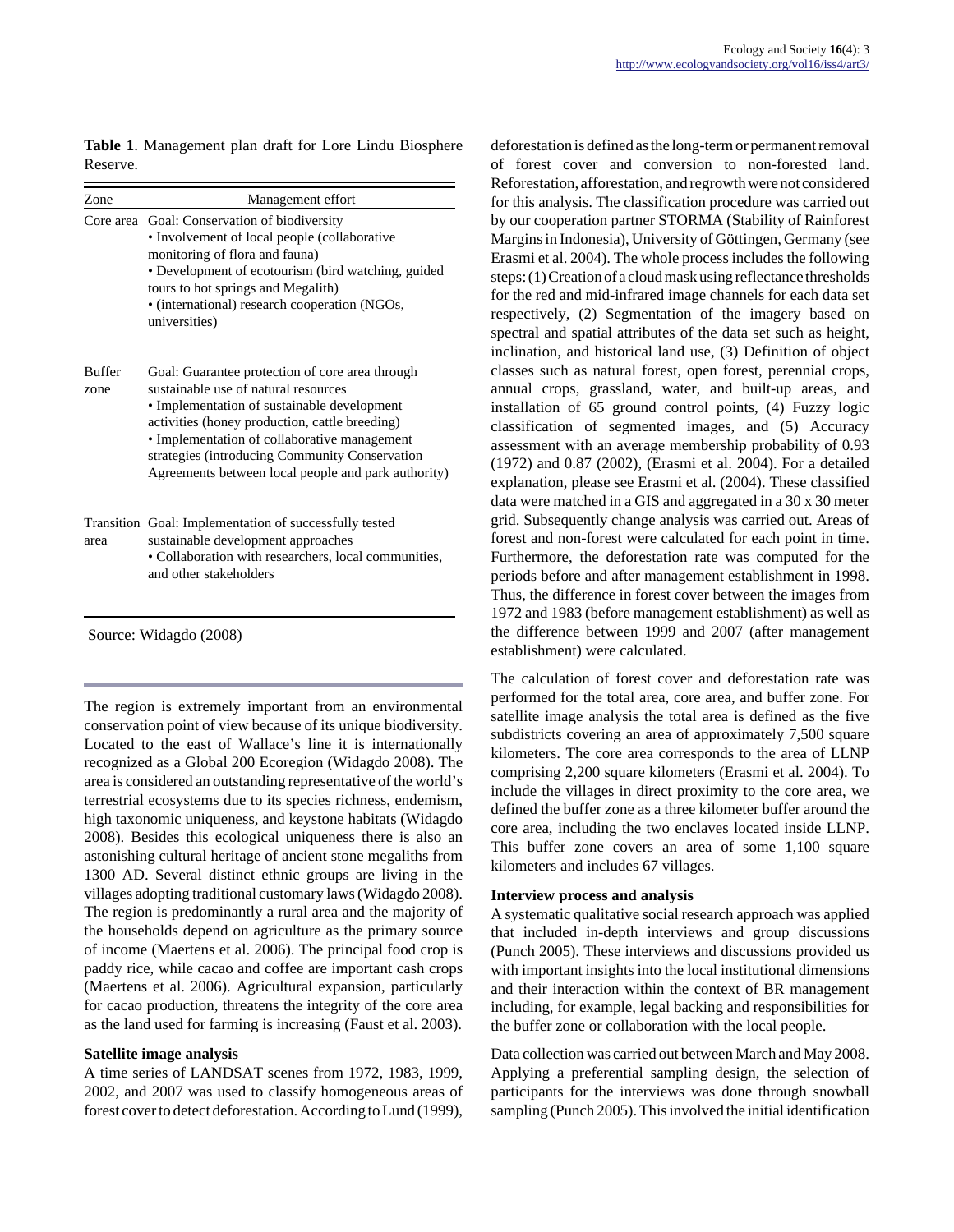| Level        | <b>Social entity</b> | <b>Interview partner</b>                                                                              |
|--------------|----------------------|-------------------------------------------------------------------------------------------------------|
| Local        | Villagers            | Farmers (men and women) in 4 different villages in the buffer zone: Tuwa, Tomado, Wuasa,<br>Katu      |
|              | Local authorities    | Mayor, sub-district administrator                                                                     |
|              | <b>NGOs</b>          | <b>TNC</b>                                                                                            |
|              |                      | The Nature Conservancy; international NGO, focus on nature conservation                               |
|              |                      | <b>YTM</b>                                                                                            |
|              |                      | <i>Yayasan Tanah Merdeka</i> ("Independent Earth Foundation"); national NGO, focus on human<br>rights |
|              |                      |                                                                                                       |
|              |                      | <b>KARSA</b>                                                                                          |
|              |                      | "initiate"; national NGO, focus on nature conservation                                                |
|              |                      | Jambata                                                                                               |
|              |                      | "bridge"; national NGO, focus on nature conservation                                                  |
|              | LLBR staff           | Former and current head, forest police, staff members                                                 |
| Sub-national | Local government     | Nature conservation agency                                                                            |
|              | authorities          | (BKSDA: Balai Konservasi Sumber Daya Alam)                                                            |
|              |                      | Agency for planning and development                                                                   |
|              |                      | (BAPPEDA: Badan Perencana Pembangunan Daerah)                                                         |
|              |                      | Water catchment agency                                                                                |
|              |                      | (BPDAS: Badan Pengelolaan Daerah Aliran Sungai)                                                       |
|              |                      | Forest observation agency                                                                             |
|              |                      | (BPKH: Balai Pemantapan Kawasan Hutan)                                                                |
| National     | MAB committee        | MAB head and committee members                                                                        |

**Table 2**. Overview of interviews and group discussions in Lore Lindu Biosphere Reserve (LLBR).

of individuals and interviewing of key people such as both the recent and the former head of LLBR. These initial interviewees then guided the research team to further contacts. Following this approach, respondents representing the local, subnational, and national level associated with the LLBR management were interviewed (Table 2). Criteria for the saturation of information were derived from the concept of theoretical sampling (Flick 1995). This concept is related to the question of what empirical data are needed to advance the understanding of the investigated aspect (Glaser and Strauss 1967). Data collection is complete when the addition of new interviewees provides no additional relevant information for a comprehensive understanding of the issue (Flick 1995). Besides these interviews, group discussions were carried out to interview farmers living in the buffer zone (Table 2). Four contrasting villages were chosen, which varied in terms of the sustainable development activities being undertaken by NGOs and the location of the villages within the buffer zone (Figure 1). For a detailed explanation of the village selection criteria, please see Mehring and Stoll-Kleemann (2010).

Overall, findings from 25 interviews and group discussions were integrated. The interviews and discussions focused on implementation, zonation, and perception of the LLBR and its management. Questions and interview guidelines differed between villagers, MAB committee members, and other interviewees (see Appendix 2). Interviews were conducted with the help of local assistants in the national language Bahasa Indonesia and fully recorded. Subsequently, the interviews were transcribed and translated into English by local assistants. According to the content analysis approach (Punch 2005), computer-based analysis with ATLAS.ti was carried out. A two-step analysis of open and axial coding drawn from Grounded Theory Analysis (Glaser and Strauss 1967) was applied. Open coding includes raw data reduction into categories. For an overview of the codes used for our analysis, please see Appendix 3. Axial coding was applied using a coding paradigm to identify causal relationships between identified categories (Glaser and Strauss 1967).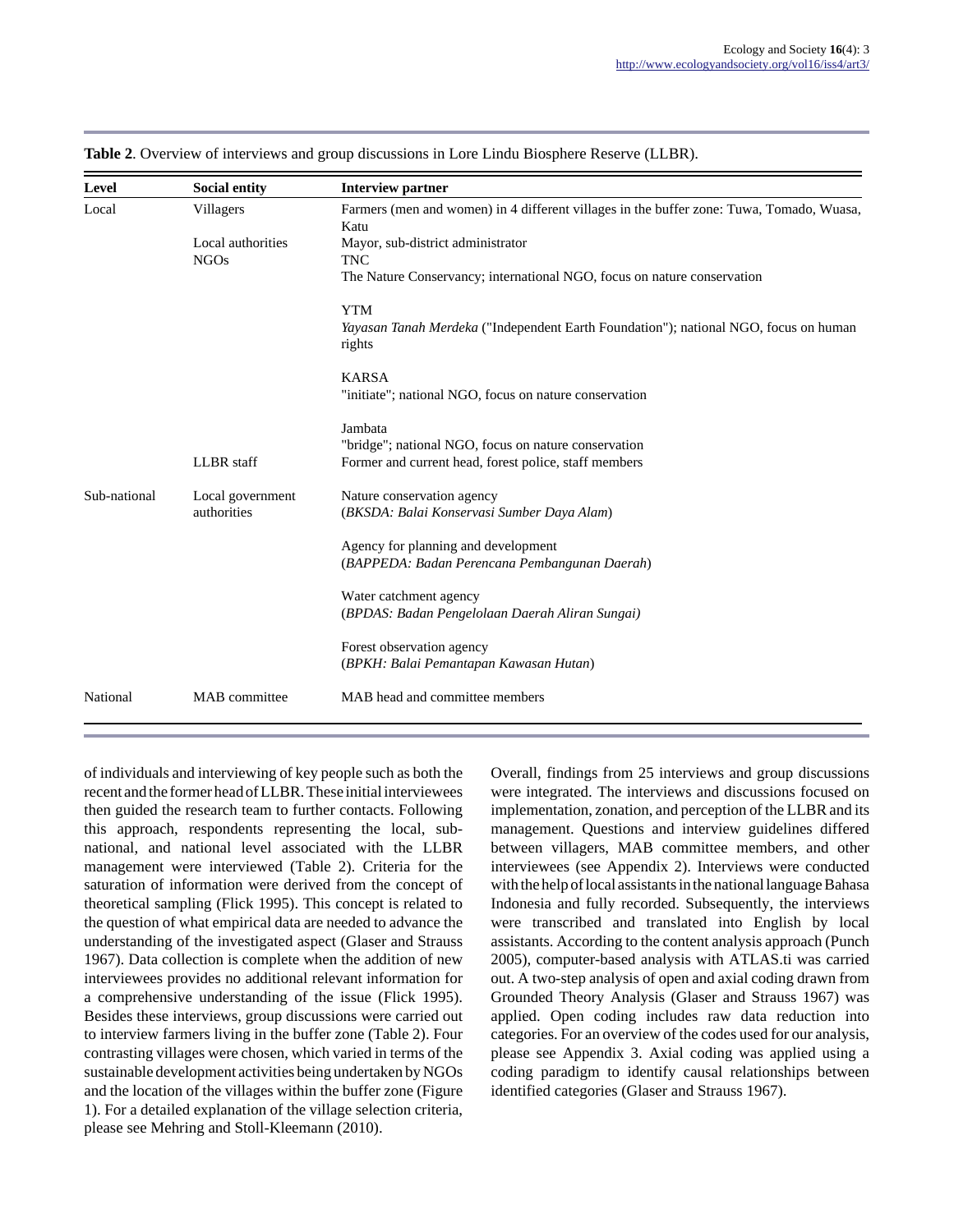

**Fig. 2**. Area of forest and non-forest cover in Lore Lindu Biosphere Reserve in 1972 and 2007. Data source: Stability of Rainforest Margins Project (STORMA), University of Göttingen, Germany; own illustration.

## **RESULTS**

#### **Satellite images**

Time-series analyses of remotely sensed images enabled us to identify trajectories of forest cover change. Figure 2 shows how forest cover has changed over time. In Figures 3 and 4 we present the forest cover results, as well as deforestation rates before and after management establishment, respectively.

Our results show that forest cover in LLBR is decreasing over time. The core area exhibits the highest forest cover, with over 95% perennial cover but is still subject to deforestation. In contrast, the buffer zone had already experienced significant deforestation by 1972 with 74% forest cover and was subject to the highest further loss of forest compared to the core area and transitional area.

The calculation of deforestation rates before and after the establishment of the management body reveals no differences for the total area (0.23% per year). However, there are clear differences between the core area and the buffer zone. In the latter, the deforestation rate decreased from 0.79 to 0.68% per year after management establishment, although overall it still remained high. However, in the core area, the deforestation rate increased from 0.06 to 0.27% per year after 1998, thereby exceeding the value for the total area. However, there are spatial variations in deforestation activities in both the core area and the buffer zone. Most of the deforestation in the core area occurred in the northeastern part where the road connecting Dongala and Poso regencies crosses the core area (Figures 2 and 3). Figure 2 further highlights that the northern and eastern part as well as both enclaves experienced the highest levels of deforestation in the buffer zone. Overall, this corresponds to a forest loss of 520 square kilometers for the total area, 74 square kilometers for the core area, and 220 square kilometers for the buffer zone between 1972 and 2007.

#### **Interviews**

Figure 5 shows the main institutional drivers as a collation of different insights from different groups of stakeholders and their positive and negative interaction on buffer zone management in LLBR. When considered appropriate, direct quotations are given. The quotation number assigned by ATLAS.ti is indicated and the group affiliation of the interview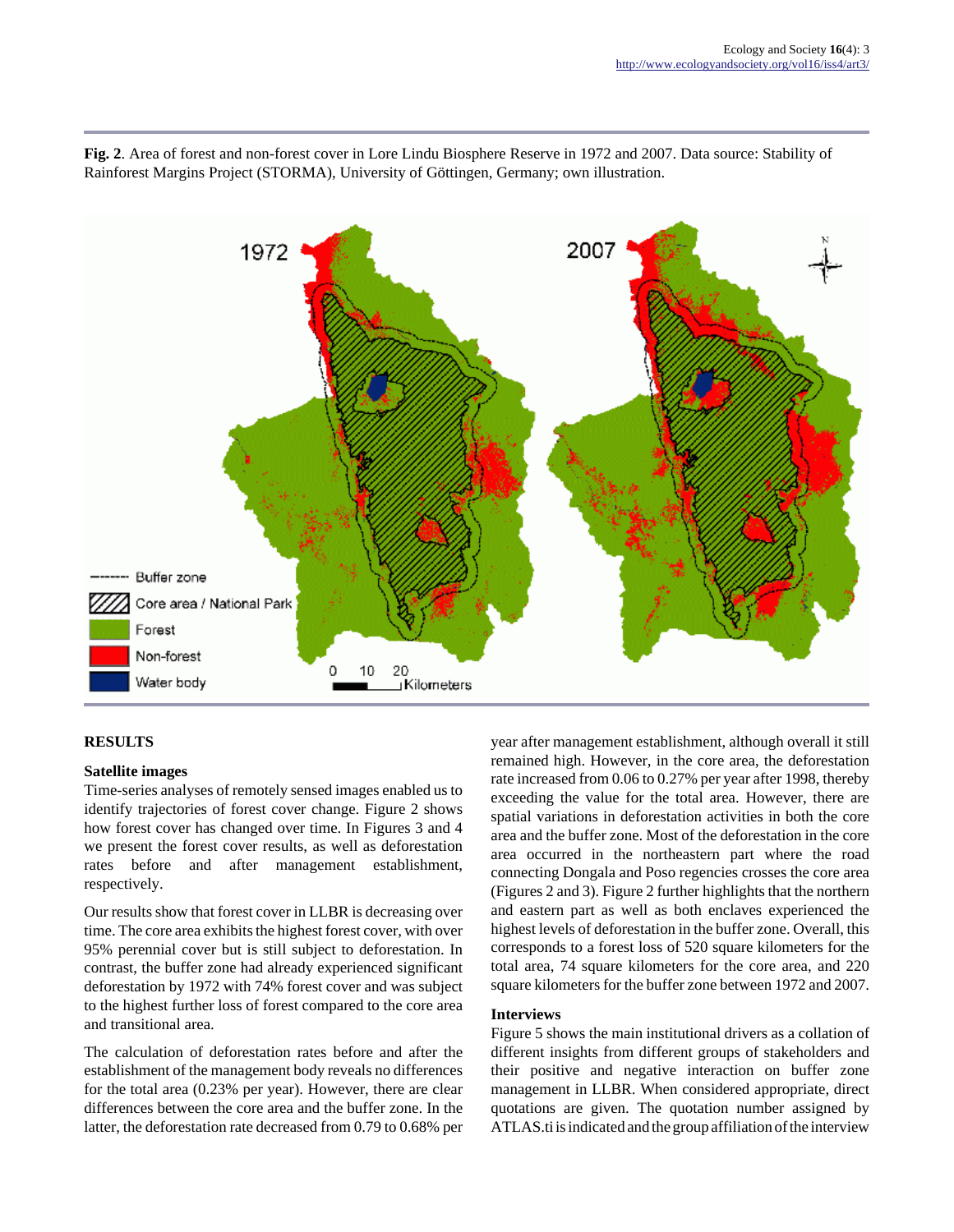**Fig. 3**. Forest cover (%) in Lore Lindu Biosphere Reserve between 1972 and 2007. Data source: Stability of Rainforest Margins Project (STORMA), University of Göttingen, Germany; own illustration.



partner is shown.

**Fig. 4**. Deforestation rate (%/year) in Lore Lindu Biosphere Reserve before and after establishing management body.



A differentiation between forest and management valuation was observed among all farmers interviewed. This difference appeared in a positive valuation of the forest and its functions, such as protection against floods and erosion. Due to personal experience, such as with recent flood disasters, the inhabitants had learned to appreciate the protective value of the forest and the importance of saving it (20:6; farmer). Although this ecological understanding among the farmers was observed, the fact that the responsibility for managing and conserving the forest has been assumed by the NP administration rather than by the people themselves was perceived as negative and unnecessary. As one interview partner stated: "Almost all people [inhabitants] say that there is no need for LLNP" (11:10; NGO). The way the LLNP and its boundary were established and are being managed was highlighted as the main reason for this negative perception. In the establishment of the boundary between the core area and the buffer zone the local people were not consulted or engaged. At that time the government considered participation to mean participation of the district head. Since the fall of Suharto as president in 1998, local people have acquired more power and now complain about the lack of participation in this process (5:21; NGO). The inhabitants feel excluded and don't understand the zonation promoted by LLNP authority (24:2; local authority) as it contradicts the local traditional system for the use and management of the forest (11:3; NGO). One interview partner even claimed that "without LLNP the forest could be saved" (24:2; local authority). Another interviewee explained "that the concept of the biosphere reserve with its zonation is a concept of Jakarta. [...] The inhabitants have developed their own definition [...] and the word 'biosphere reserve' doesn't exist in their mind" (14:9; NGO).

UNESCO came up with the idea of joining the World Network of Biosphere Reserves (WNBR) (8:4; local government authority). In the early 1970s UNESCO together with the Indonesian Forestry Department decided to establish six BRs representing different types of ecosystems in Indonesia (3:6; MAB committee). Subsequently the Ministry of Forestry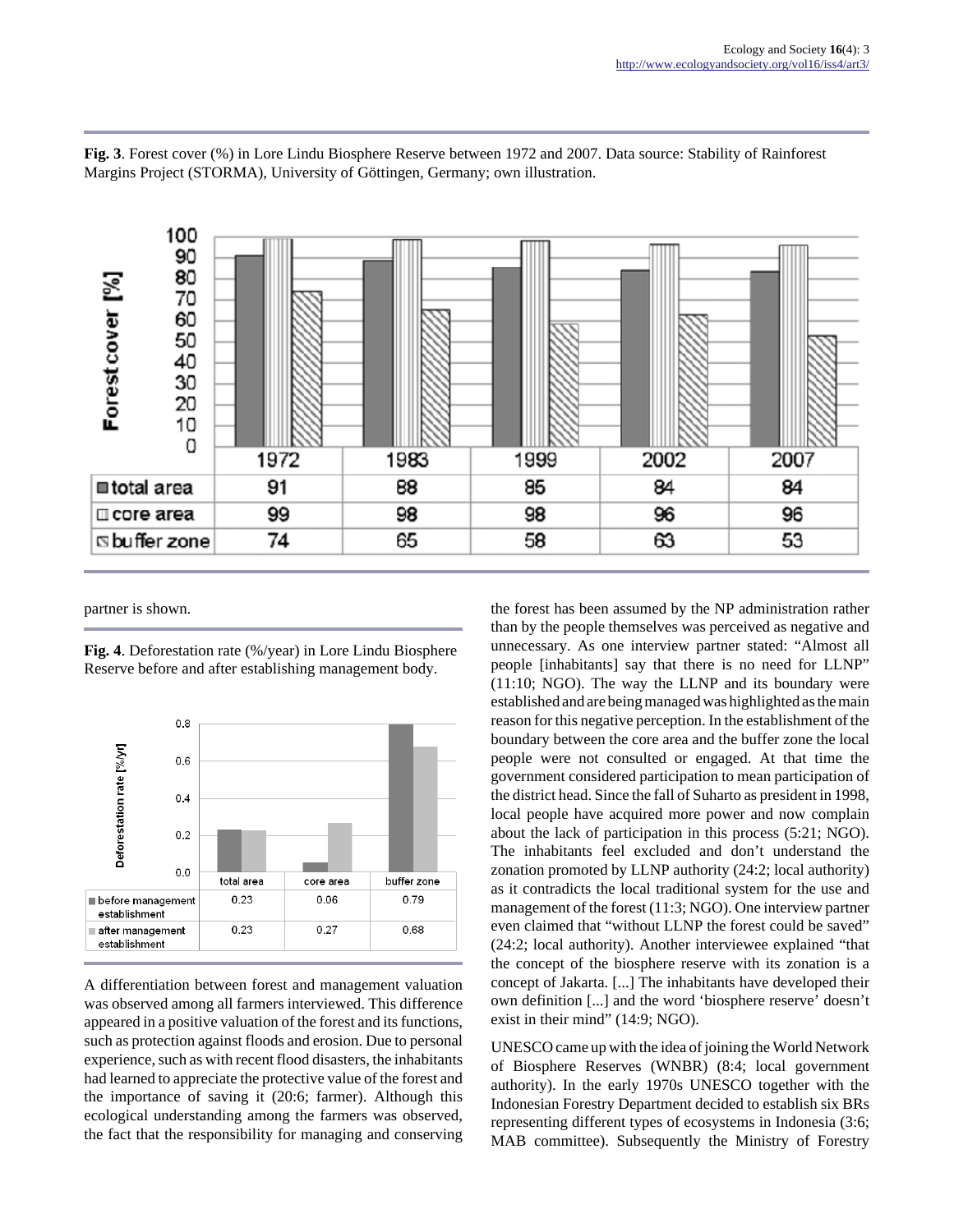

**Fig. 5**. Institutional drivers at national, sub-national, and local level impacting buffer zone management in Lore Lindu Biosphere Reserve. Red arrows indicate negative influence and green arrows depict positive consequences.

handed over the responsibility to the Indonesian Institute of Sciences (*Lembaga Ilmu Pengetahuan Indonesia*: LIPI) (1:9; MAB committee). Thus far, the BR concept, including adoption of clearly defined regulations, has not been implemented at the national level (1:8; MAB committee). Besides ignorance of the BR concept at the sub-national level, this lack of implementation leads to unclear responsibilities among government agencies. The LLNP authority says that the buffer zone is not their job, rather it is the responsibility of the local government (10:12; LLBR staff). In contrast, employees of the local government raise the criticism that to date there is no rule regulating buffer zone responsibility (7:12; local government authority). However, both local government and LLBR authority are aware of forest encroachment associated with the lack of consideration of local people's

needs. Thus, they have both separately started income generating activities in the buffer zone, such as honey production, handicrafts, and cattle breeding. These wellintentioned activities have not been successful nor accepted by the local people, especially when carried out alongside each other in the same village (16:5; local government authority).

Besides income generating activities, the LLBR authority has started to integrate local traditional rules in their management. During the last decade, community conservation agreements (CCAs) among LLBR, NGOs, and inhabitants have been negotiated. The CCA rules are seen to be more powerful and are more respected by the people than the national rules enforced by the LLBR (5:29; NGO).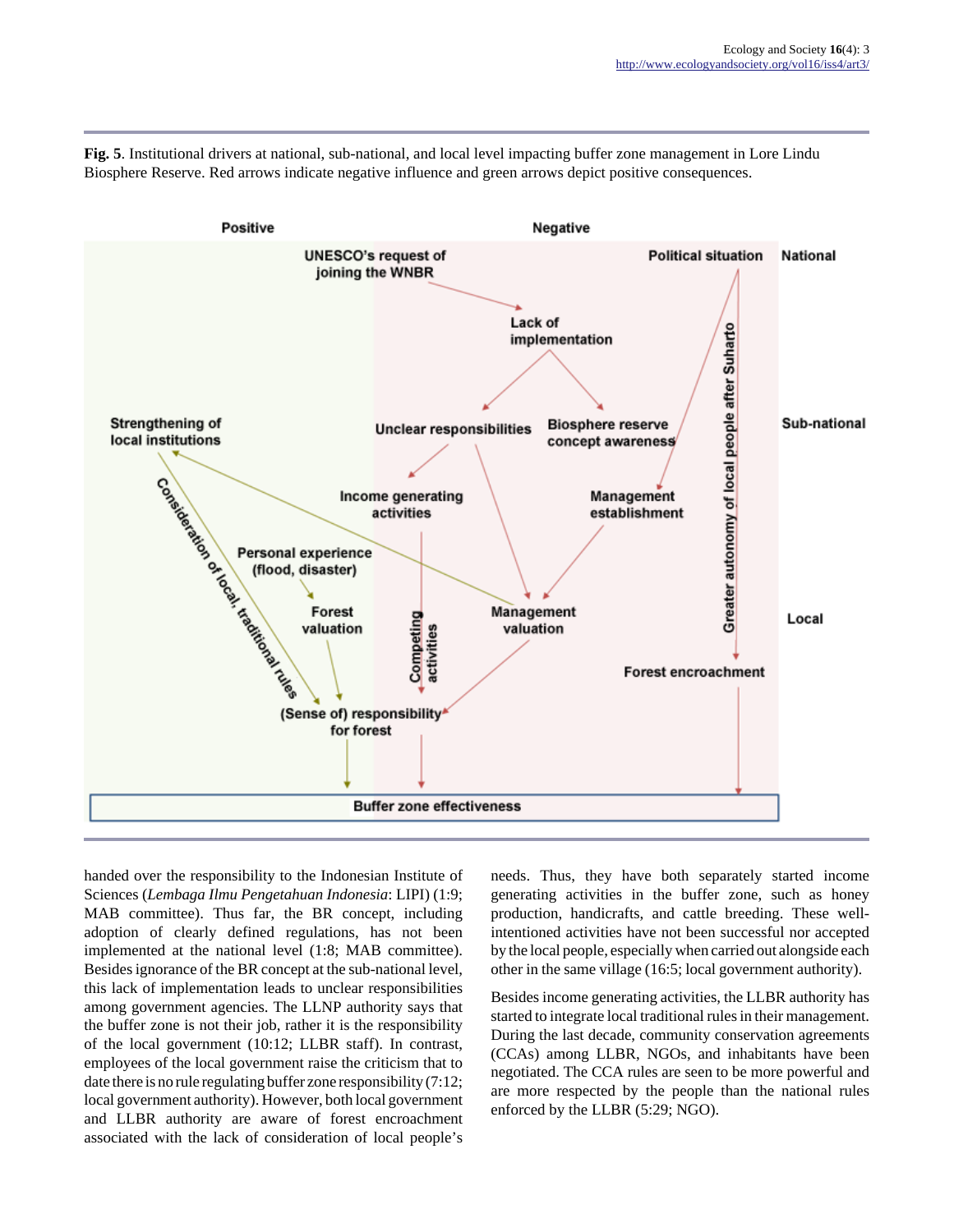## **DISCUSSION**

Satellite image analysis shows that forest cover in the core area has decreased since the establishment of the management body, indicating the park's ineffectiveness at reducing deforestation. This result deviates from findings by Bruner et al. (2001). Based on expert interviews in 93 PAs in 22 tropical countries, they calculated that only a minority of the parks included in the study (17%) experienced forest loss within the boundary since establishment. However, our results are more consistent with other studies based on satellite image analysis (e.g., Curran et al. 2004, DeFries et al. 2005, Naughton-Treves et al. 2005, Nagendra 2008). In these studies the investigators still found deforestation within the park boundary. In LLBR the deforestation rate in the core area increased from 0.06% to 0.27% per year after management establishment while a simultaneous decrease was observed in the buffer zone. If the latter remains valid, the reasons for it needs to be explored. The decrease in the buffer zone might be due to seasonal variations during satellite image recording rather than to local drivers. There are in fact considerable spatial variations of water bodies in the buffer zone between the dry and rainy seasons. However, this does not apply to the core zone and we thus conclude that the satellite image analysis indicates that the buffer zone in LLBR was not effective at protecting the core area against encroachment.

Worldwide, forest cover is decreasing in several countries with still alarmingly high rates (FAO 2010) and Indonesia is no exception. Thus, the question arises as to whether LLBR counteracted the country-wide trend, even though we detected deforestation within the core area. Interview analysis allowed us to interpret the satellite information on forest cover change. The inhabitants perceive the forest positively and acknowledge the importance of keeping it. According to our interview partners, this is ascribed to personal learning processes rather than to management outreach. Instead, LLNP and its management are viewed negatively and the need for their existence is questioned. This is in line with Sodhi et al. (2010) who conclude from studies in four developing Southeast Asian countries that local people recognize the importance of environmental services, including cultural, provisioning, and regulating services, provided by forested parks, although conflicts between park management and inhabitants exist. The study from Berghoefer et al. (2010) has illustrated how different "natures" are created in the relationship among individuals, society, and the physical world. They conclude that the typical dichotomy between use and protection in terms of natural resource use has little explanatory relevance and they claim that a differentiated view of local awareness concerning natural resources needs to be applied. In the case of LLBR, local people clearly differentiate between the resource and the institutional setting. Elmqvist et al. (2007) also highlight that forest cover change cannot be understood as an ecological process alone; rather, it is embedded in an institutional context depending on local rules. On the one hand villagers in LLBR appreciate the protection value of the forest and on the other hand they see no need for an external authority to manage the forest, because they feel themselves responsible for the forest. The local people feel rather ignored because local traditional forest use and management systems were not taken into consideration during the establishment of the management regime. These findings provide evidence that the management in LLBR does not seem to be counteracting the deforestation trend.

Instead, there is strong evidence from satellite image and interview analysis that the management establishment has further spurred deforestation. During interviews, the way the park was established and is being managed were highlighted as the main reasons for resistance to the park and its boundary. In 1998, the permanent borders of the core area were established without participation of the local people and the management body was established by the national Ministry of Forestry. After management establishment and boundary demarcation, the deforestation rate in the core area increased fourfold. Several studies have already proven that government-imposed PAs without participation of local people have generated substantial conflicts between local people and park authorities resulting in resistance to the park (Dudley and Stolton 1999, Agrawal and Ostrom 2001, Dietz et al. 2003, WWF 2004, Nagendra et al. 2005). However, considering the national political context of Indonesia, there are broader issues at play. Boundary demarcation and management establishment coincided with the fall of President Suharto in 1998. From studies on Sumatra and Indonesian Borneo we know that after the fall of the national president and subsequent decentralization efforts deforestation within PAs increased dramatically (Curran et al. 2004, Gaveau et al. 2009). In LLBR massive deforestation in the northeastern part of the core area occurred after 1998 along the road passing through the core area. These illegal logging activities can directly be related to the national political change at the time (Adiwibowo 2005). This so called "Dongi-dongi" conflict, where settlers occupied and deforested the area, implies that people sought to reclaim a balance in the dominationrepression power imbalance (Adiwibowo 2005). This is also in line with Mehring et al. (2011) who point to significant forest exploitation within the core area of LLBR after the political change. However, overall deforestation in the LLBR cannot solely be explained by this phenomenon. Forest clearing in the buffer zone and to a minor extent in other parts of the core area is also due to additional local drivers of change. The highest amount of clearing in the buffer zone spatially cooccurs with the areas of highest population density and favorable land conditions for agriculture. The northern subdistricts Sigi Biromaru and Palolo have both attributes with high population density values of 86.49 and 42.96 inhabitants per km² respectively, and a flat topography (Faust et al. 2003).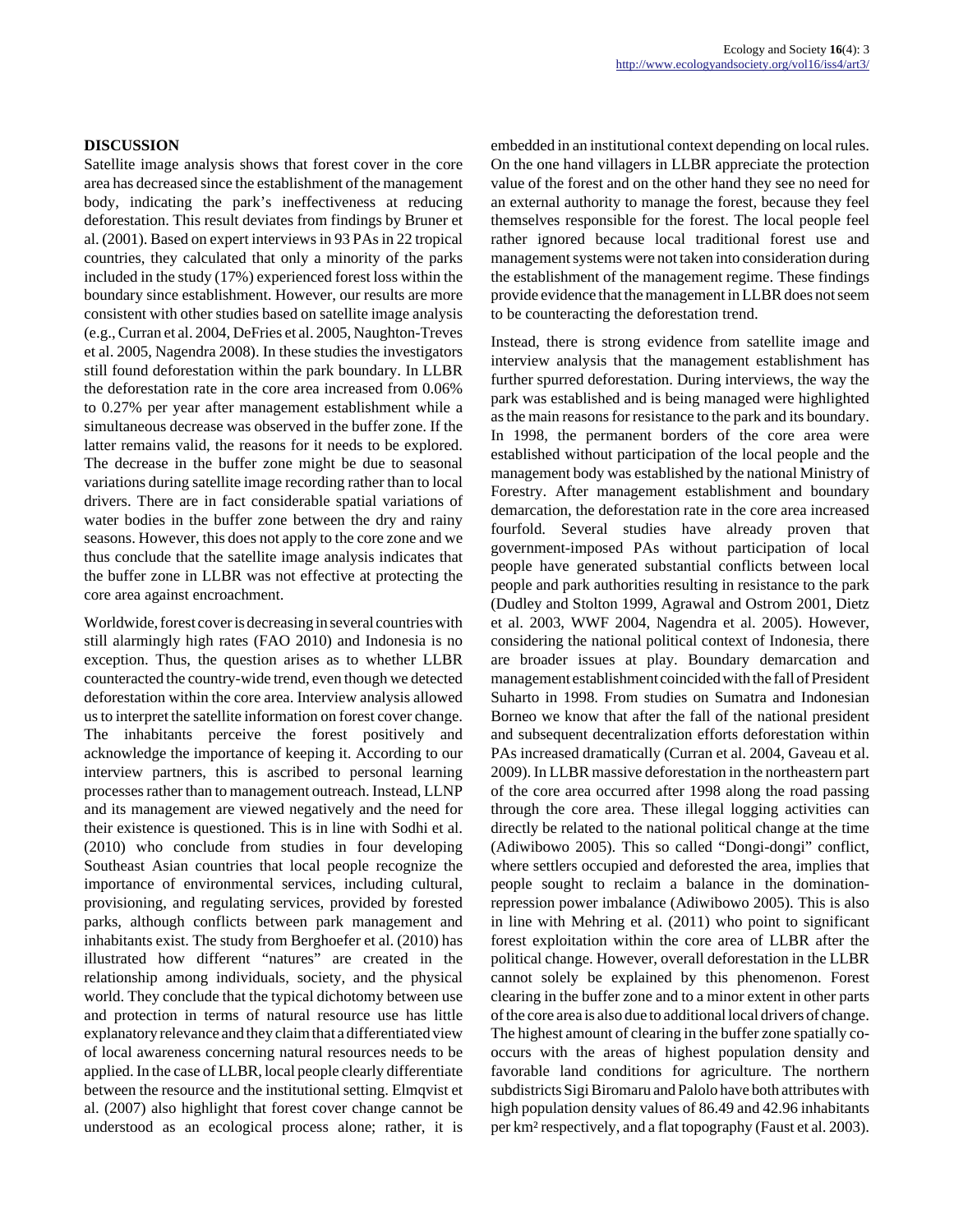The eastern part (Lore Utara) is characterized by flat topography whereas the western part (Kulawi) constitutes a narrow and sparsely populated valley. These logging activities are being carried out for subsistence purposes rather than commercial ones (Maertens et al. 2006).

In the case of LLBR, the local government as well as the LLBR authority are aware of the conservation needs to protect the core area against encroachment. Both agencies attribute deforestation in the core area to a lack of consideration of local people's needs in the past. But as long as the BR concept is not being implemented at the national level, the legal backing to integrate the inhabitants is not clear. At this point, nobody is legally responsible for carrying out such cooperation activities in the buffer zone, but both agencies get money from the Ministry of Forestry to conduct activities, such as alternative income generation. Similar to the way of management establishment, these activities are not being carried out in cooperation with the local people nor do they acknowledge traditional use rights before management establishment. Moreover, sustainable forest use is not yet addressed by any of the authorities. Thus, the local people's sense of responsibility for the forest is not restored, resulting in rejection of these income generating activities. Recent studies on sustainable resource use suggest that integrating local people can be very effective, based on the argument that resources are better conserved when the people can use them and therefore value them as part of their livelihood (Brandon et al. 1998, Ostrom et al. 1999, Bates and Rudel 2000, Ostrom and Nagendra 2006).

Although we found accelerated deforestation after management establishment within the core area, it has to be highlighted that forest cover in LLBR is still high compared to other islands in Indonesia. Large-scale deforestation at a rate of 9.5% per year, as observed within a PA in Borneo (Curran et al. 2004) does not occur in LLBR. Rather, the deforestation rates in the total area and the core area in LLBR are of the same order of magnitude as worldwide deforestation, with some 0.2% deforestation per year (FAO 2007) and are beneath the average forest loss calculated for Indonesia between 2000 and 2010 of 0.51% per year (FAO 2010). The LLBR authority is well aware of the conflict between people and the park in recent years and has started carrying out initiatives to address this issue. Elements of collaborative management are being implemented. For this reason, community conservation agreements (CCAs) between local people and LLBR were negotiated on a village level since the late 1990s. National and international NGOs mediated these processes. These CCAs integrate local, traditional rules concerning forest use and punishment in case of rule violation. Long-term studies from Ostrom and Nagendra (2006) show that when local people are genuinely engaged in decisions regarding rules that affect their use of natural resources, the likelihood of users following the rules is much greater than when an authority simply imposes such rules. By considering local traditional rules on forest use and sanctioning in LLBR, the people's responsibility for the forest has been restored. Thus, CCAs show great potential to have a positive impact on management effectiveness. However, whether the CCAs are able to live up to this promise remains to be seen. Critical concerns regarding discrimination against groups of villagers such as migrants, for example, have already been expressed (Mappatoba and Birner 2004, Mehring et al. 2011).

## **CONCLUSION**

Overall, satellite image analysis shows that the buffer zone in LLBR was not effective at reducing deforestation in the core area. From our interview analysis we identify three main institutional drivers hindering effective buffer zone management in LLBR: (1) Low awareness of boundary demarcation among the villagers due to lack of participation during management and boundary establishment, (2) The fall of the national president Suharto, which subsequently triggered deforestation activities in the core area as the park was perceived to be the local branch of the national, suppressive regime of Suharto, (3) The fact that the buffer zone responsibility has not yet been clarified among local government agencies due to the lack of implementation of the biosphere reserve concept and its regulatory system at the national level.

Our investigation in LLBR is an illustrative example of how different institutional factors at different levels (national, subnational, local) influenced management on the ground and negatively impacted buffer zone effectiveness. In this sense an integrated research approach combining satellite image analysis and social science field research is needed because without techniques, such as remote sensing, to assess the effectiveness on the ground, no statement about the effectiveness in maintaining forest cover can be made and without social field research, no conclusion can be drawn about the drivers of success or failure.

To address the identified factors, different steps need to be taken in LLBR. First of all we recommend to the MAB committee that the biosphere reserve concept be implemented at the national level with its regulatory system concerning zonation and participation. This implementation is a precondition for regulating and coordinating any buffer zone activity and responsibility. Thus, human resources and economic resources could be saved and more efficiently used when combining the activities undertaken by the local government and LLBR, rather than each working separately alongside each other.

On the local BR level, we recommend a focus on both income generating activities and confidence-building among inhabitants concerning the management body. LLBR should take advantage of the positive relation of learning and understanding through personal experience among the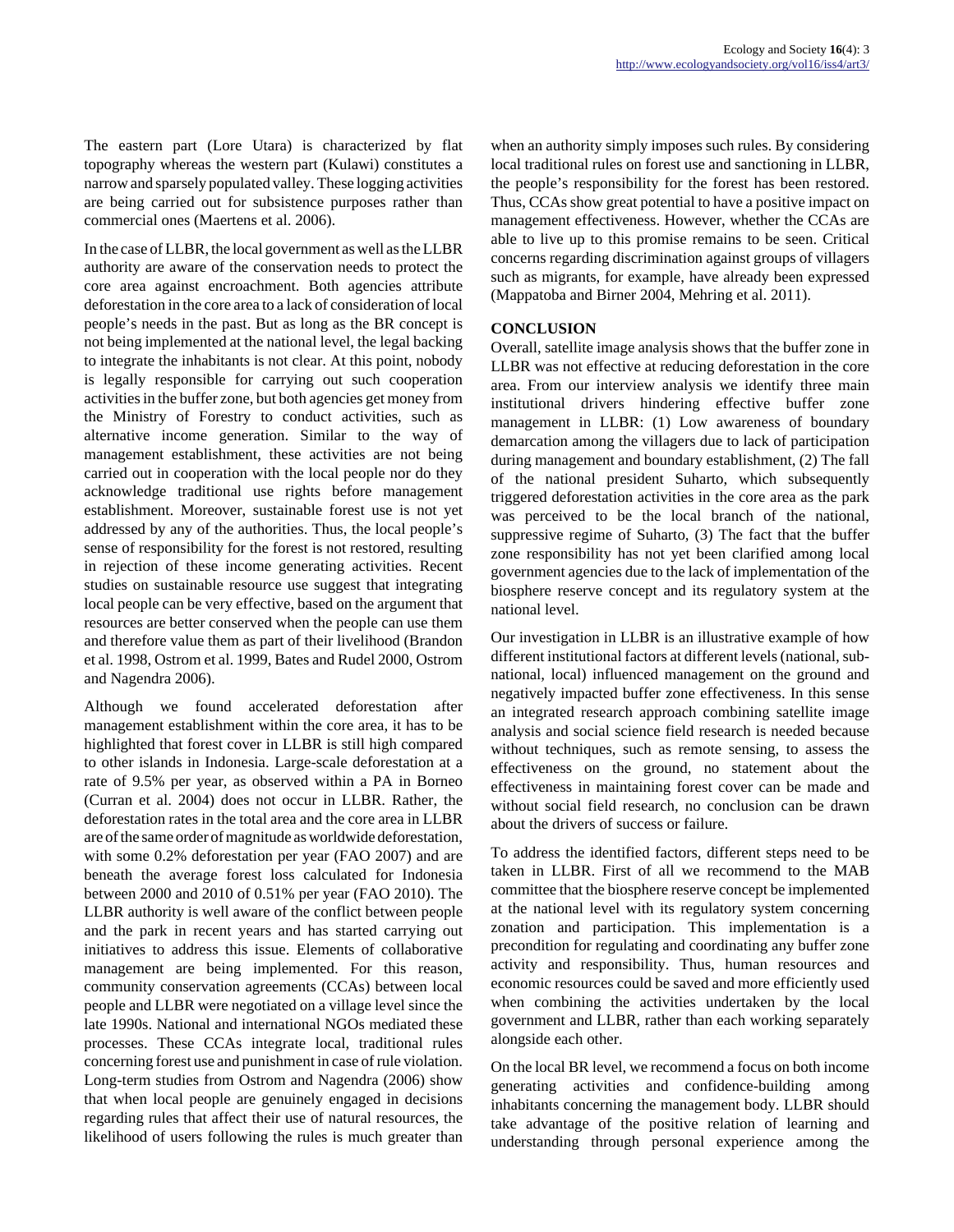inhabitants. Focusing on environmental education activities, these activities could serve to strengthen the BR's role as a "learning laboratory" and could also raise local peoples' awareness of the role of the management body. Income generating activities are especially required in those areas of the buffer zone where the population density is highest and resource access is limited. However, previous efforts have not been successful so far and have not genuinely addressed local peoples' needs to use the forest instead of being excluded. Income generating activities should be carried out in a coordinated manner with both authorities working together. The success of these activities is also important for similar endeavors such as implementing Reducing Emissions from Deforestation and Degradation (REDD) in Indonesia to counteract deforestation.

*Responses to this article can be read online at: <http://www.ecologyandsociety.org/vol16/iss4/art3/responses/>*

### **Acknowledgments:**

*We thank the Robert Bosch foundation for funding the GoBi (Governance of Biodiversity) research project and our cooperation partner STORMA for providing satellite images. The present study was financially supported by the research funding program "LOEWE- Landes-Offensive zur Entwicklung Wissenschaftlich-ökonomischer Exzellenz" of Hesse's Ministry of Higher Education, Research, and the Arts. We further thank Nele Leiner for satellite image analysis. Special thanks go to local assistants in Indonesia for field assistance, transcription, and translation, and to all interviewees.* 

## **LITERATURE CITED**

Adiwibowo, S. 2005. *Dongi-dongi – culmination of a multidimensional ecological crisis: a political ecology perspective*. Inaugural dissertation, University of Göttingen, Germany.

Agrawal, A., and E. Ostrom. 2001. Collective action, property rights, and decentralization in resource use in India and Nepal. *Politics and Society* 29:485-514. [http://dx.doi.org/10.1177/00](http://dx.doi.org/10.1177/0032329201029004002) [32329201029004002](http://dx.doi.org/10.1177/0032329201029004002)

Andam, K. S., P. J. Ferraro, A. Pfaff, G. A. Sanchez-Azofeifa, and J. A. Robalino. 2008. Measuring the effectiveness of protected area networks in reducing deforestation. *Proceedings of the National Academy of Sciences of the United States of America* 105:16089-16094. [http://dx.doi.org/10.1073/](http://dx.doi.org/10.1073/pnas.0800437105) [pnas.0800437105](http://dx.doi.org/10.1073/pnas.0800437105)

Bates, D., and T. K. Rudel. 2000. The political ecology of conserving tropical rain forests: a cross-national analysis. *Society & Natural Resources* 13:619-634. [http://dx.doi.org/10](http://dx.doi.org/10.1080/08941920050121909) [.1080/08941920050121909](http://dx.doi.org/10.1080/08941920050121909)

Batisse, M. 1993. Biosphere reserves: an overview. *Nature and Resources* 29:1-4.

Berghoefer, U., R. Rozzi, and K. Jax. 2010. Many eyes on nature: diverse perspectives in the Cape Horn Biosphere Reserve and their relevance for conservation. *Ecology and Society* 15(1):18. [online] URL: [http://www.ecologyandsociety.](http://www.ecologyandsociety.org/vol15/iss1/art18/) [org/vol15/iss1/art18/](http://www.ecologyandsociety.org/vol15/iss1/art18/)

Brandon, K., K. Redford, and S. Sanderson. 1998. *Parks in peril: people, politics and protected areas*. Island Press, Washington D.C., USA.

Bruner, A. G., R. E. Gullison, R. E. Rice, and G. A. B. da Fonseca. 2001. Effectiveness of parks in protecting tropical biodiversity. *Science* 291:125-128. [http://dx.doi.org/10.1126/](http://dx.doi.org/10.1126/science.291.5501.125) [science.291.5501.125](http://dx.doi.org/10.1126/science.291.5501.125)

Chape, S., J. Harrison, M. Spalding, and I. Lysenko. 2005. Measuring the extent and effectiveness of protected areas as an indicator for meeting global biodiversity targets. *Philosophical Transactions of the Royal Society B:Biological Sciences* 360:443-455.<http://dx.doi.org/10.1098/rstb.2004.1592>

Curran, L. M., S. N. Trigg, A. K. McDonald, D. Astiani, Y. M. Hardiono, P. Siregar, I. Caniago, and E. Kasischke. 2004. Lowland forest loss in protected areas of Indonesian Borneo. *Science* 303:1000-1001. [http://dx.doi.org/10.1126/science.10](http://dx.doi.org/10.1126/science.1091714) [91714](http://dx.doi.org/10.1126/science.1091714)

DeFries, R. S., A. Hansen, A. C. Newton, and M. C. Hansen. 2005. Increasing isolation of protected areas in tropical forests over the past twenty years. *Ecological Applications* 15:19-26. <http://dx.doi.org/10.1890/03-5258>

Dietz, T., E. Ostrom, and P. C. Stern. 2003. The struggle to govern the commons. *Science* 302:1907-1912. [http://dx.doi.o](http://dx.doi.org/10.1126/science.1091015) [rg/10.1126/science.1091015](http://dx.doi.org/10.1126/science.1091015)

Dudley, N., and S. Stolton. 1999. *Threats to forest protected areas*. IUCN, Gland, Switzerland.

Elmqvist, T., M. Pyykonen, M. Tengo, F. Rakotondrasoa, E. Rabakonandrianina, and C. Radimilahy. 2007. Patterns of loss and regeneration of tropical dry forest in Madagascar: the social institutional context. PLoS ONE 2(5). [http://dx.doi.org](http://dx.doi.org/10.1371/journal.pone.0000402) [/10.1371/journal.pone.0000402](http://dx.doi.org/10.1371/journal.pone.0000402)

Erasmi, S., A. Twele, M. Ardiansyah, A. Malik, and M. Kappas. 2004. *Mapping deforestation and land cover conversion at the rainforest margin in Central Sulawesi, Indonesia*. EARSeL eProceedings. 3(3):388-397. [online] URL: [http://las.physik.uni-oldenburg.de/eProceedings/](http://las.physik.uni-oldenburg.de/eProceedings/vol03_3/03_3_erasmi1.pdf) [vol03\\_3/03\\_3\\_erasmi1.pdf](http://las.physik.uni-oldenburg.de/eProceedings/vol03_3/03_3_erasmi1.pdf)

FAO. 2007. *State of the world's forests*. Food and Agriculture Organization of the United Nations, Rome, Italy.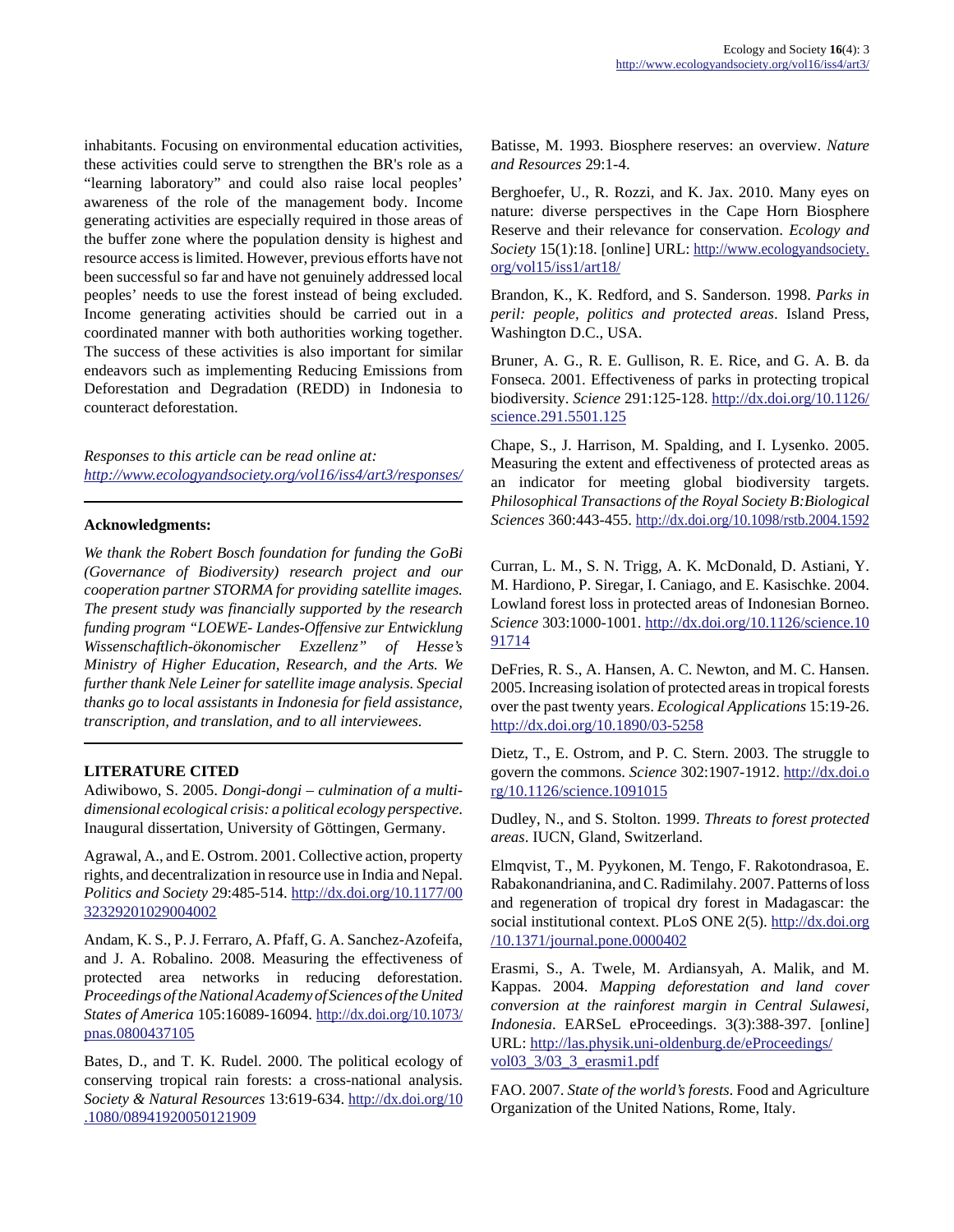FAO. 2010. *Global forest resources assessment 2010 - main report*. Food and Agriculture Organization of the United Nations, Rome, Italy.

Faust, H., M. Maertens, R. Weber, N. Nuryartono, T. van Rheenen, and R. Birner. 2003. *Does migration lead to destabilization of forest margins? - evidence from an interdisciplinary field study in Central Sulawesi*. Discussion Paper Series, No. 11. Research Project on Stability of Rain Forest Margins (STORMA), Göttingen, Germany.

Flick, U. 1995. *Qualitative forschung*. Rowohlt, Reinbek, Germany.

Folke, C., L. Pritchard, Jr., F. Berkes, J. Colding, and U. Svedin. 2007. The problem of fit between ecosystems and institutions: ten years later. *Ecology and Society* 12(1):30. [online] URL: [http://www.ecologyandsociety.org/vol12/iss1/](http://www.ecologyandsociety.org/vol12/iss1/art30/) [art30/](http://www.ecologyandsociety.org/vol12/iss1/art30/)

Gaveau, D. L. A., M. Linkie, S. Suyadi, P. Levang, and N. Leader-Williams. 2009. Three decades of deforestation in southwest Sumatra: effects of coffee prices, law enforcement and rural poverty. *Biological Conservation* 142:597-605. [htt](http://dx.doi.org/10.1016/j.biocon.2008.11.024) [p://dx.doi.org/10.1016/j.biocon.2008.11.024](http://dx.doi.org/10.1016/j.biocon.2008.11.024)

Glaser, B. G., and A. Strauss. 1967. *Discovery of grounded theory. Strategies for qualitative research*. Sociology, Mill Valley, USA.

Guevara, S., and J. Laborde 2007. The landscape approach: designing new reserves for protection of biological and cultural diversity in Latin America. *Environmental Ethics* 30:251-262.

Hockings, M. 2003. Systems for assessing the effectiveness of management in protected areas. *BioScience* 53:823-832.

Hummel, D., T. Jahn, E. Schramm. 2011. Social-ecological analysis of climate induced changes in biodiversity- outline of a research concept. BiK-F Knowledge Flow Paper No. 11, Frankfurt am Main, Germany. [online] URL: [http://www.bik](http://www.bik-f.de/files/publications/kfp_nr-11_neu__71c3b9.pdf)[f.de/files/publications/kfp\\_nr-11\\_neu\\_\\_71c3b9.pdf](http://www.bik-f.de/files/publications/kfp_nr-11_neu__71c3b9.pdf)

Ishwaran, N., A. Persic, and N. H. Tri. 2008. Concept and practice: the case of UNESCO biosphere reserves. *International Journal of Environment and Sustainable Development* 7:118-131. [http://dx.doi.org/10.1504/IJESD.20](http://dx.doi.org/10.1504/IJESD.2008.018358) [08.018358](http://dx.doi.org/10.1504/IJESD.2008.018358)

Joppa, L. N., S. R. Loarie, and S. L. Pimm. 2008. On the protection of "protected areas". *Proceedings of the National Academy of Sciences of the United States of America* 105:6673-6678.<http://dx.doi.org/10.1073/pnas.0802471105>

Linkie, M., R. J. Smith, Y. Zhu, D. J. Martyr, B. Suedmeyer, J. Pramono, and N. Leader-Williams. 2008. Evaluating biodiversity conservation around a large Sumatran protected area. *Conservation Biology* 22:683-690. [http://dx.doi.org/10.](http://dx.doi.org/10.1111/j.1523-1739.2008.00906.x) [1111/j.1523-1739.2008.00906.x](http://dx.doi.org/10.1111/j.1523-1739.2008.00906.x)

Lund, G. 1999. A 'forest' by any other name. *Environmental Science and Policy* 2:125-134. [http://dx.doi.org/10.1016/S14](http://dx.doi.org/10.1016/S1462-9011(98)00046-X) [62-9011\(98\)00046-X](http://dx.doi.org/10.1016/S1462-9011(98)00046-X) 

Maertens, M., M. Zeller, and R. Birner. 2006. Sustainable agricultural intensification in forest frontier areas. *Agricultural Economics* 34:197-206. [http://dx.doi.org/10.1111/](http://dx.doi.org/10.1111/j.1574-0864.2006.00118.x) [j.1574-0864.2006.00118.x](http://dx.doi.org/10.1111/j.1574-0864.2006.00118.x)

Mappatoba, M., and R. Birner. 2004. *Co-management of protected areas: the case of community agreements on conservation in the Lore Lindu National Park, Central Sulawesi, Indonesia*. Deutsche Gesellschaft für Technische Zusammenarbeit (GTZ) GmbH, Eschborn, Germany.

Mehring, M., C. Seeberg-Elverfeldt, S. Koch, J. Barkmann, S. Schwarze, and S. Stoll-Kleemann. 2011. Local institutions: regulation and valuation of forest use - evidence from Central Sulawesi, Indonesia. *Land Use Policy* 28:736-747. [http://dx.d](http://dx.doi.org/10.1016/j.landusepol.2011.01.001) [oi.org/10.1016/j.landusepol.2011.01.001](http://dx.doi.org/10.1016/j.landusepol.2011.01.001)

Mehring, M., and S. Stoll-Kleemann. 2010. Principle and practice of the buffer zone in biosphere reserves: from global to local - general perspective from managers versus local perspective from villagers in Central Sulawesi, Indonesia. Pages 413-429 *in* T. Tscharntke, C. Leuschner, E. Veldkamp, H. Faust, E. Guhardja, and A. Bidin, editors. *Tropical rainforests and agroforests under global change*. Springer Verlag, Heidelberg, Germany. [http://dx.doi.org/10.1007/978-](http://dx.doi.org/10.1007/978-3-642-00493-3_19) [3-642-00493-3\\_19](http://dx.doi.org/10.1007/978-3-642-00493-3_19)

Nagendra, H. 2008. Do parks work? Impact of protected areas on land cover clearing. *AMBIO: A Journal of the Human Environment* 37:330-337. <http://dx.doi.org/10.1579/06-R-184.1>

Nagendra, H., M. Karmacharya, and B. Karna. 2005. Evaluating forest management in Nepal: views across space and time. *Ecology and Society* 10(1):24. [online] URL: [http:/](http://www.ecologyandsociety.org/vol10/iss1/art24/) [/www.ecologyandsociety.org/vol10/iss1/art24/](http://www.ecologyandsociety.org/vol10/iss1/art24/)

Naughton-Treves, L., M. B. Holland, and K. Brandon. 2005. The role of protected areas in conserving biodiversity and sustaining local livelihoods. *Annual Review of Environment and Resources* 30:219-252. [http://dx.doi.org/10.1146/annurev.](http://dx.doi.org/10.1146/annurev.energy.30.050504.164507) [energy.30.050504.164507](http://dx.doi.org/10.1146/annurev.energy.30.050504.164507)

Neumann, R. P. 1997. Primitive ideas: protected area buffer zones and the politics of land in Africa. *Development and Change* 28:559-582. <http://dx.doi.org/10.1111/1467-7660.00054>

Ostrom, E., J. Burger, C. B. Field, R. B. Norgaard, and D. Policansky. 1999. Revisiting the commons: local lessons, global challenges. *Science* 284:278-282. [http://dx.doi.org/10.](http://dx.doi.org/10.1126/science.284.5412.278) [1126/science.284.5412.278](http://dx.doi.org/10.1126/science.284.5412.278)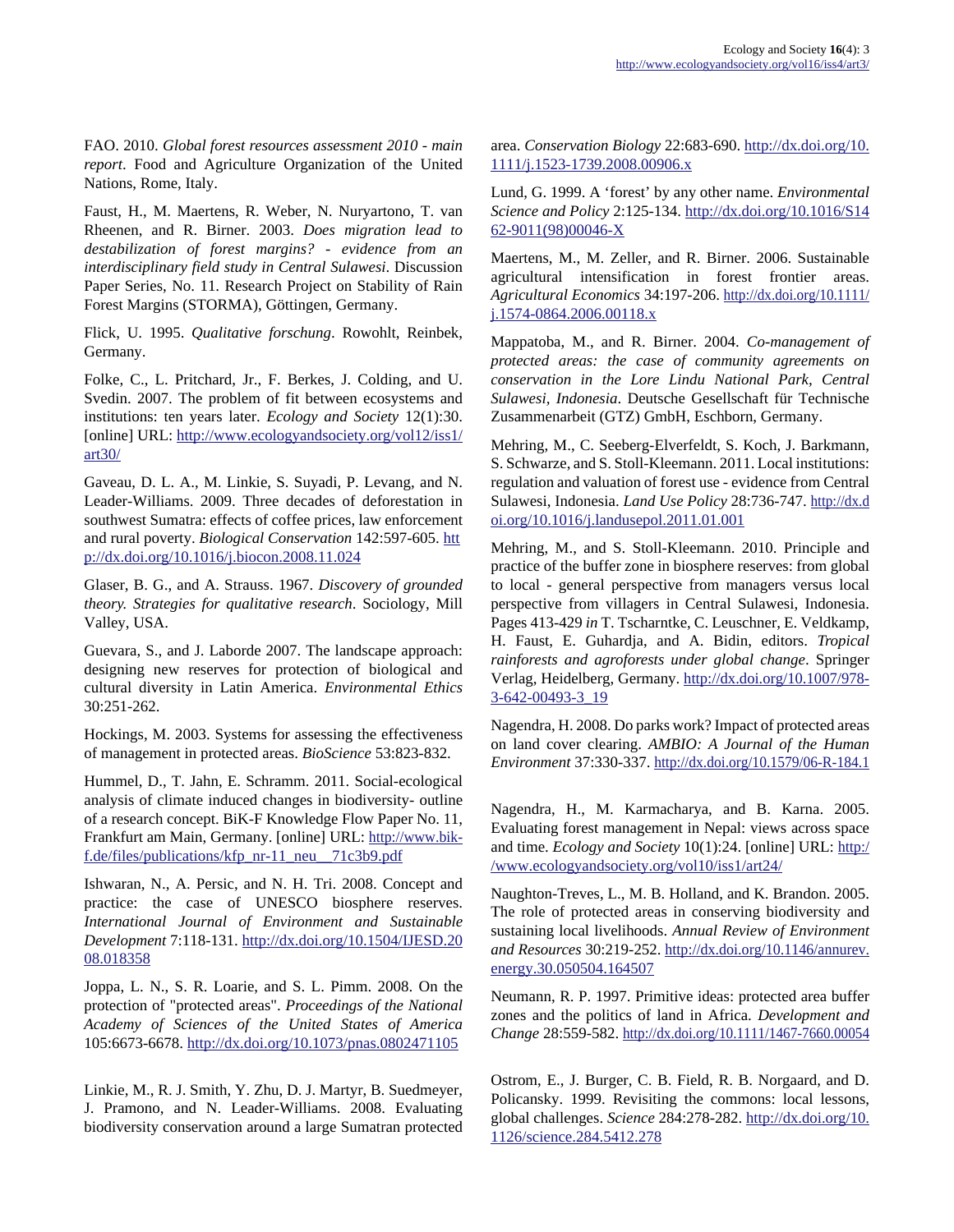Ostrom, E., and H. Nagendra. 2006. Insights on linking forests, trees, and people from the air, on the ground, and in the laboratory. *Proceedings of the National Academy of Sciences of the United States of America* 103:19224-19231. [http://dx.d](http://dx.doi.org/10.1073/pnas.0607962103) [oi.org/10.1073/pnas.0607962103](http://dx.doi.org/10.1073/pnas.0607962103)

Punch, K. F. 2005. *Introduction to social research: quantitative and qualitative approaches*. Second edition. Sage, London, UK.

Schonewald-Cox, C. M., M. Buechner, R. Sauvajot, and B. A. Wilcox. 1992. Cross-boundary management between national parks and surrounding lands: a review and discussion. *Environmental Management* 16:273-282. [http://dx.doi.org/10](http://dx.doi.org/10.1007/BF02393833) [.1007/BF02393833](http://dx.doi.org/10.1007/BF02393833) 

Shohibuddin, M. 2008. Discursive strategies and local power in the politics of natural resource management: the case of Toro village. Pages 91-132 *in* G. Burkard, and M. Fremerey, editors. *A matter of mutual survival*. Lit Verlag Dr. W. Hopf, Berlin, Germany.

Sodhi, N. S., T. M. Lee, C. H. Sekercioglu, E. L. Webb, D. M. Prawiradilaga, D. J. Lohman, N. E. Pierce, A. C. Diesmos, M. Rao, and P. R. Ehrlich. 2010. Local people value environmental services provided by forested parks. *Biodiversity and Conservation* 19:1175-1188. [http://dx.doi.or](http://dx.doi.org/10.1007/s10531-009-9745-9) [g/10.1007/s10531-009-9745-9](http://dx.doi.org/10.1007/s10531-009-9745-9)

Southworth, J., H. Nagendra, and D. K. Munroe. 2006. Introduction to the special issue: Are parks working? Exploring human-environment tradeoffs in protected area conservation. *Applied Geography* 26:87-95. [http://dx.doi.org](http://dx.doi.org/10.1016/j.apgeog.2005.11.001) [/10.1016/j.apgeog.2005.11.001](http://dx.doi.org/10.1016/j.apgeog.2005.11.001)

WDPA. 2010. *World database on protected areas annual release*. United Nations Environment Program World Conservation Monitoring Centre, International Union for the Conservation of Nature, World Commision on Protected Areas, Quebec, Canada.

Widagdo, I. 2008. *Lore Lindu as one of world's biosphere reserve*. Report. Balai Taman National Lore Lindu, Palu, Sulawesi, Indonesia.

WWF. 2004. *Are protected areas working?* WWF International, Gland, Switzerland.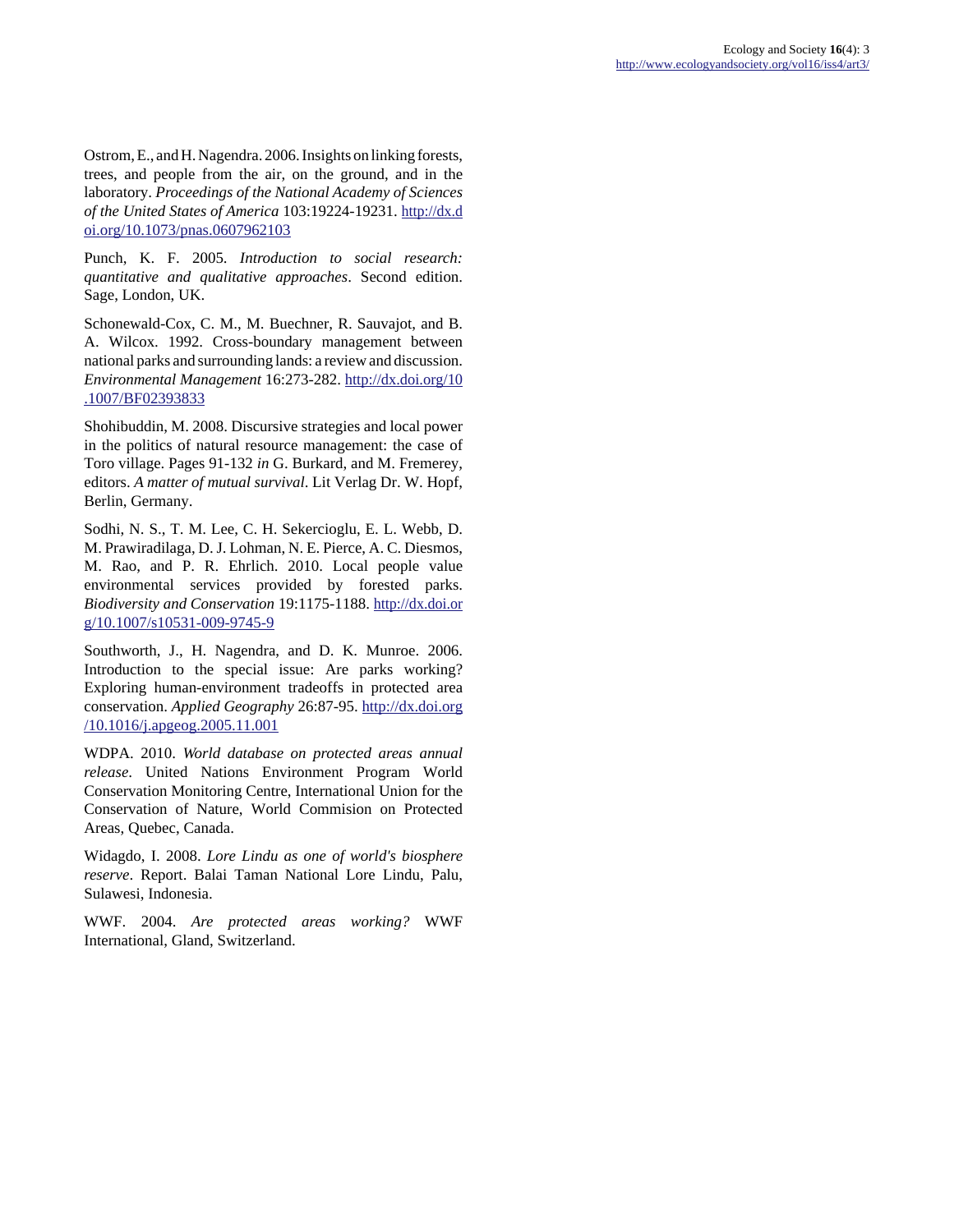**Appendix 1**. Overview of management effectiveness methodologies

Many methodologies have been developed to assess the management effectiveness of PAs (Hockings 2003). They range from expert interviews ignoring ecological integrity (Bruner et al. 2001, WWF 2004) to pure satellite image analyses focusing solely on ecological integrity (Curran et al. 2004, Joppa et al. 2008, Nagendra 2008). To date, there are only few studies combining both remote sensing to analyze ecological integrity and intensive field surveys to consider institutional factors (e. g., Nagendra et al. 2005, Ostrom and Nagendra 2006). Conclusions of these studies range from "PAs are ineffective" (Curran et al. 2004), to "PAs are effective" (Joppa et al. 2008), and "PAs are effective, but not in general" (Nagendra 2008). The variety of answers indicates that PA effectiveness is complex and depends on a combination of drivers from different political levels underlining the need for integrated research approaches to understand social-ecological systems in their local, sub-national, and national context (Folke et al. 2007, Joppa et al. 2008, Hummel et al. 2011). In the case of forest PAs, measuring the impact of PAs on forest cover clearing can help assess the effectiveness of their management. Remote sensing provides a particularly effective tool and satellite image analysis is the most frequently used technique for mapping land cover change (Nagendra 2008). In order to assess the impact of a given PA on forest cover, changes within its area need to be compared to a standard area without legal protection (Nagendra 2008). Measuring the effectiveness of these areas is difficult because the amount of deforestation that would have occurred in the absence of legal protection cannot be directly observed (Andam et al. 2008). Two kinds of comparison can provide useful indicators in this regard. First, one can compare deforestation rates of areas inside and outside PAs using satellite data (e.g., Curran et al. 2004). However, these analyses can be biased because areas inside and outside the PA can differ in many characteristics, which in turn influence deforestation (Joppa et al. 2008). This is the case in situations where the PA is located in remote areas that are less accessible than the surroundings. These areas may show low rates of deforestation due to remote location rather than PA existence. Second, rates of deforestation before and after management establishment can be compared to see if creation of the PA has slowed down deforestation. This approach provides a different perspective but is limited by the general trend that deforestation is increasing over time in some areas. Thus, a combination of both approaches (i.e., deforestation rates inside and outside boundary as well as before and after management establishment) supports triangulation of the findings. Furthermore, to adequately address the multi-faceted issue of PA effectiveness, satellite image analysis should be complemented by detailed field research to provide insights into social and institutional processes that impact PA management (Southworth et al. 2006, Elmqvist et al. 2007). To date, studies focusing on South-East Asia (DeFries et al. 2005, Nagendra 2008) or Indonesia conclude that conservation endeavors, including PAs, have been unsuccessful (Curran et al. 2004, Linkie et al. 2008).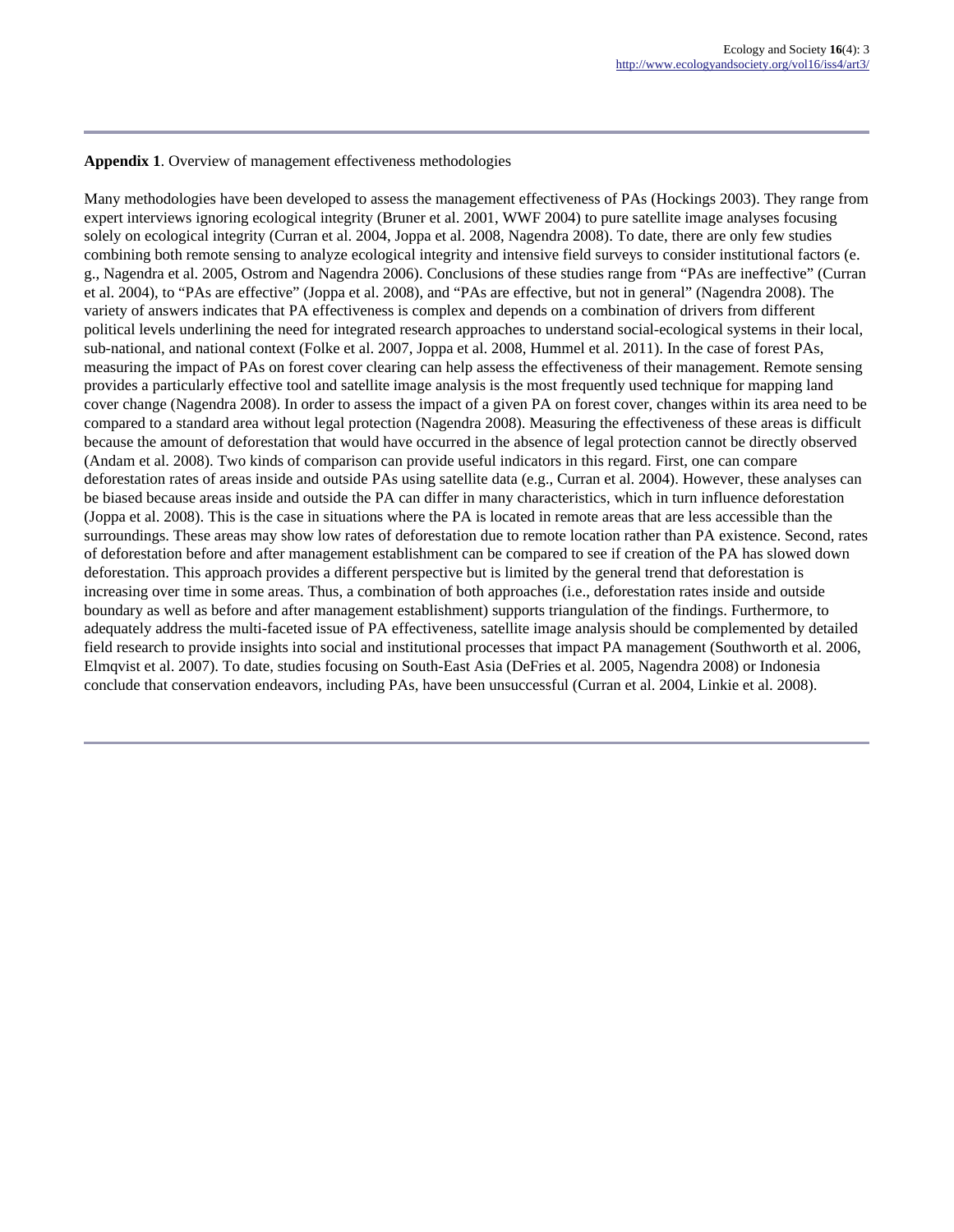**Appendix 2.** Key questions from interview guideline for villagers

#### *Warm up*

- 1. What is your work? What do you live on and why?<br>2. How long do you live here?
- 2. How long do you live here?<br>3. What happened in the past (
- 3. What happened in the past (ten to thirty years) in this region? What other changes did you notice?
- *Interviewees draw resource map; after finishing and explanation, discussion on the following topics:* 
	- 4. Do you know the NP/BR?
		- 5. Have you ever been there (in the forest)?
		- 6. Do you know where the border of the NP/BR is?
		- 7. What did change for you personally since this became a NP?
		- 8. Are there any activities related to the NP/BR, in which you took part or you are taking part?
		- 9. Are there any activities related to other organizations (NGO), in which you did take part or you are taking part?
		- 10. Would you take part in other activities? (What kind of activities? What was it like?)
		- 11. Do you know the people who are working for the NP/BR? Do you know what they are doing?
		- 12. What do the people living here think of the NP/BR? Why?
		- 13. What do you think of the NP/BR? Advantages? Disadvantages? Why?
		- 14. Is there something about this NP/BR you would like to have changed?
		- 15. What do you think this region will be like in 10 years?
		- 16. What do you wish for the future (for this region)?

#### **Key questions from interview guideline for MAB committee members**

## **1. Warm up**  $\frac{1}{1}$

- Please tell us your job history; how did you get involved in this program?
- **2. Relation to the BR program** 
	- 2.1. What are the principal issues you are currently dealing with?

#### **3. Description of the MAB concept**

- 3.1. What do you see as the most important function of a BR?
- 3.2. When, why and how was the program established?
- 3.3. How were the places chosen to establish a BR?
- 3.4. Who played an important role in the establishment process?
- 3.5. Who decides now if a new BR will be established?

## **4. Interaction of the BR**

- 4.1. Who are the main actors in the area of BR?
- 4.2. Please describe their relationships with one another?<br> $\frac{43}{12}$  What are their interests with regard to the BR?
- 4.3. What are their interests with regard to the BR?<br>4.4. How are the NP managers involved in the MAI
- How are the NP managers involved in the MAB program?
- 4.5. Are there other programs on a national level concerning land management and sustainable resource use?
- 4.6. Who else on a national level is involved in such programs?

### **5. Buffer zone, and research**

## *Activities*

- 5.1. Are there activities/cooperation with universities and BRs in Indonesia?<br>5.2. What's the main topic of these activities?
- What's the main topic of these activities?
- 5.3. Are there other activities from other sectors (ministry) related to BRs?

#### *Status and threats of buffer zone*

- 5.4. What do you say is the main function of the buffer zone?
- 5.5. What do you consider as the major threats to the buffer zone?

#### *Sustainable development*

- 5.6. How would you define sustainable development?
- 5.7. Do you have activities to promote sustainable development in the BR?
- 5.8. Where do these activities take place (buffer zone) and who is responsible?<br>5.9. Which effects do you see from these activities?
- Which effects do you see from these activities?
- 5.10. Do you have an indicator system established for these activities?

#### **6. Implementation of the BR concept**

- 6.1. Who decides who the manager of the BR is?
- 6.2. Who is responsible for the management plan?<br>6.3. How is the interaction of BRs and MAB organ
- How is the interaction of BRs and MAB organized?
- 6.4. Do you have cooperation with other countries?
- 6.5. Are you in contact with regional or international MAB programs?
- 6.6. How are your relations to higher governmental bodies?

## **7. Outlook**

- How do you expect the BR to be in ten years?
- 7.2. What do you wish for your work within the program?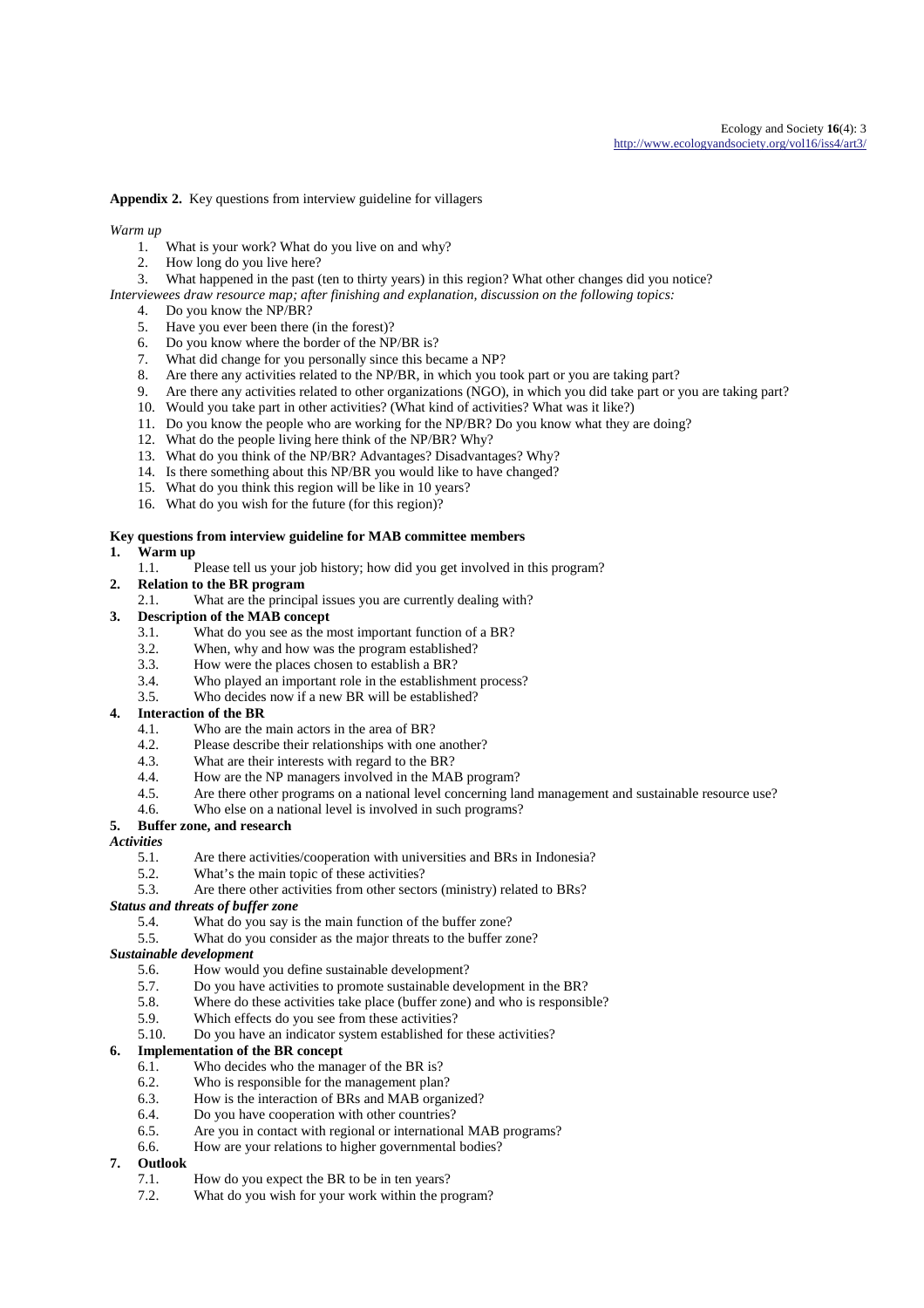#### **Key questions from interview guideline for other interviewees**

## **1. Warm up**

1.1. Please tell us your job history; how did you get involved in this BR?

#### 1.2. What are the principal issues you are currently dealing with?

## **2. Description of the BR**

- What makes the BR special/unique?
- 2.2. When, why and how was this BR established?<br>2.3. Who played an important role in the establish
- 2.3. Who played an important role in the establishment process?<br>2.4. What do you see as the most important functions of the BR?
- What do you see as the most important functions of the BR?

## **3. Implementation of the BR concept**

- 3.1. How is the zonation taken into account?
- 3.2. Who is responsible for the management of the different zones?
- 3.3. What partners are you cooperating with, and how?
- 3.4. Who else influences the BR?<br>3.5. How are your relations to high
- How are your relations to higher governmental bodies?

## **4. Actual Situation of the BR**

#### *Ecological situation*

- 4.1. From ecological side, what is special for this area?
- 4.2. Have you noticed any change?

#### *Social situation/actors*

- 4.3. How many different ethnic/cultural groups live in the BR?
- 4.4. Please describe their relationships with one another?
- 4.5. How would you describe the socio-economic status?
- 4.6. Have you noticed any change?<br>4.7. What difficulties do the people
- 4.7. What difficulties do the people within the BR face?<br>4.8. How are the people involved in the BR managemen
- How are the people involved in the BR management?
- 4.9. What is the general attitude of the people towards nature conservation?

## **5. Buffer zone**

## *Status and threats*

- 5.1. What do you say in general is the main function of the buffer zone?<br>5.2. How would you describe the status of the buffer zone/area around the
- 5.2. How would you describe the status of the buffer zone/area around the park?
- 5.3. What do you consider as the major threats to the buffer zone?
- 5.4. Are there any efforts done to minimize these threats?

## $Rules$ <sub>5.5</sub>

- What rules concerning resource use are at place in the buffer zone?
- 5.6. Are these rules respected?

*Activities* 

- What management activities do you have in the buffer zone/area around the park?
- 5.8. Which effects do you see from these activities?<br>5.9 In your opinion which management actions wo
- 5.9. In your opinion, which management actions would make sense to improve these different aspects?

## *Sustainable development*

- How would you define sustainable development?
- 5.11. Do you have activities to promote sustainable development in the BR?<br>5.12. Where do these activities take place (buffer zone) and who is responsity
- 5.12. Where do these activities take place (buffer zone) and who is responsible?<br>5.13. Which effects do you see from these activities?
- 5.13. Which effects do you see from these activities?<br>5.14 Do you have an indicator system established for
- 5.14. Do you have an indicator system established for sustainable development?

# **6. Outlook**

- How do you expect this BR to be in 10 years?
- 6.2. What do you wish for your work in the future?

Ecology and Society **16**(4): 3 <http://www.ecologyandsociety.org/vol16/iss4/art3/>